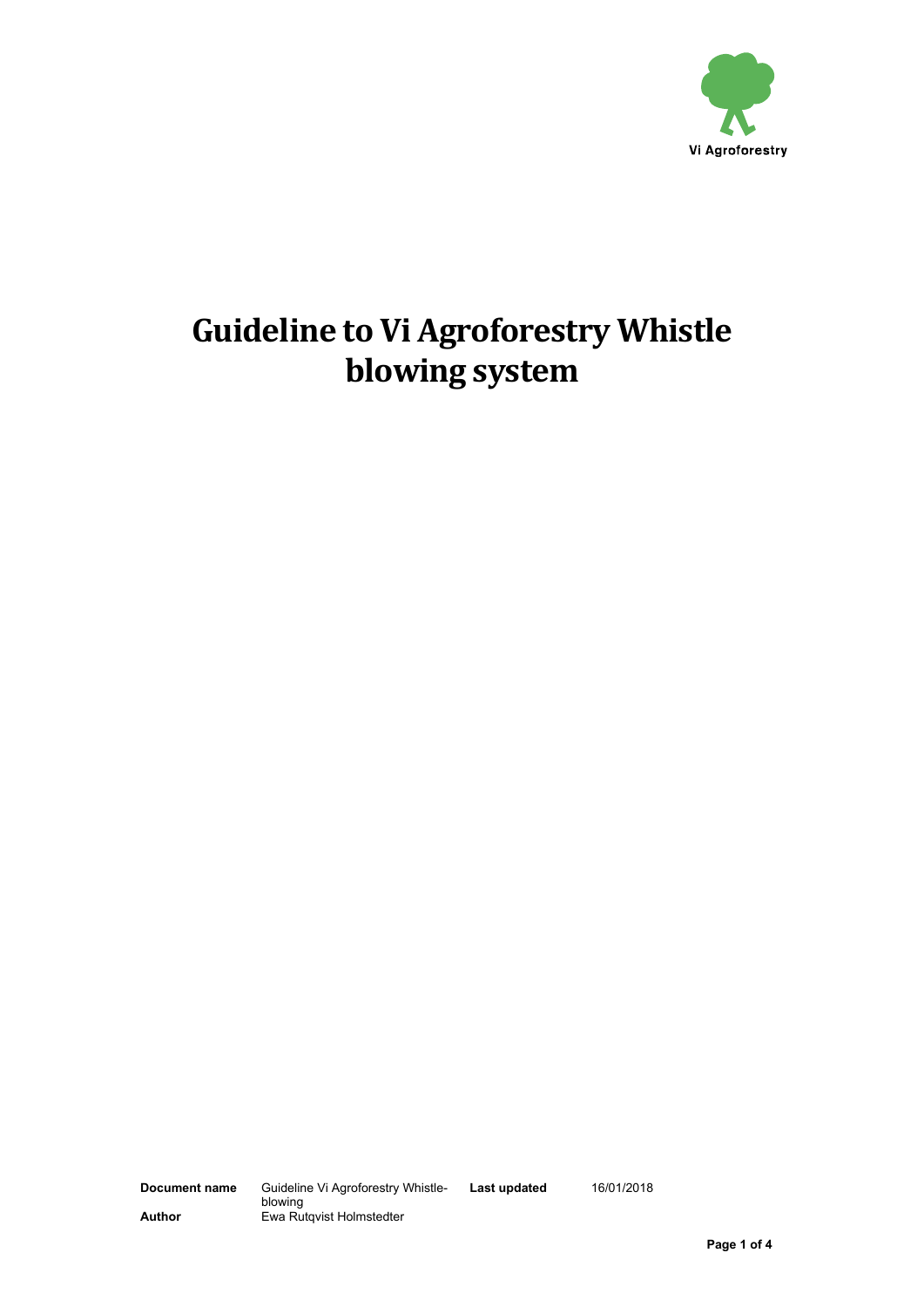

# Table of contents

**Last updated** 16/01/2018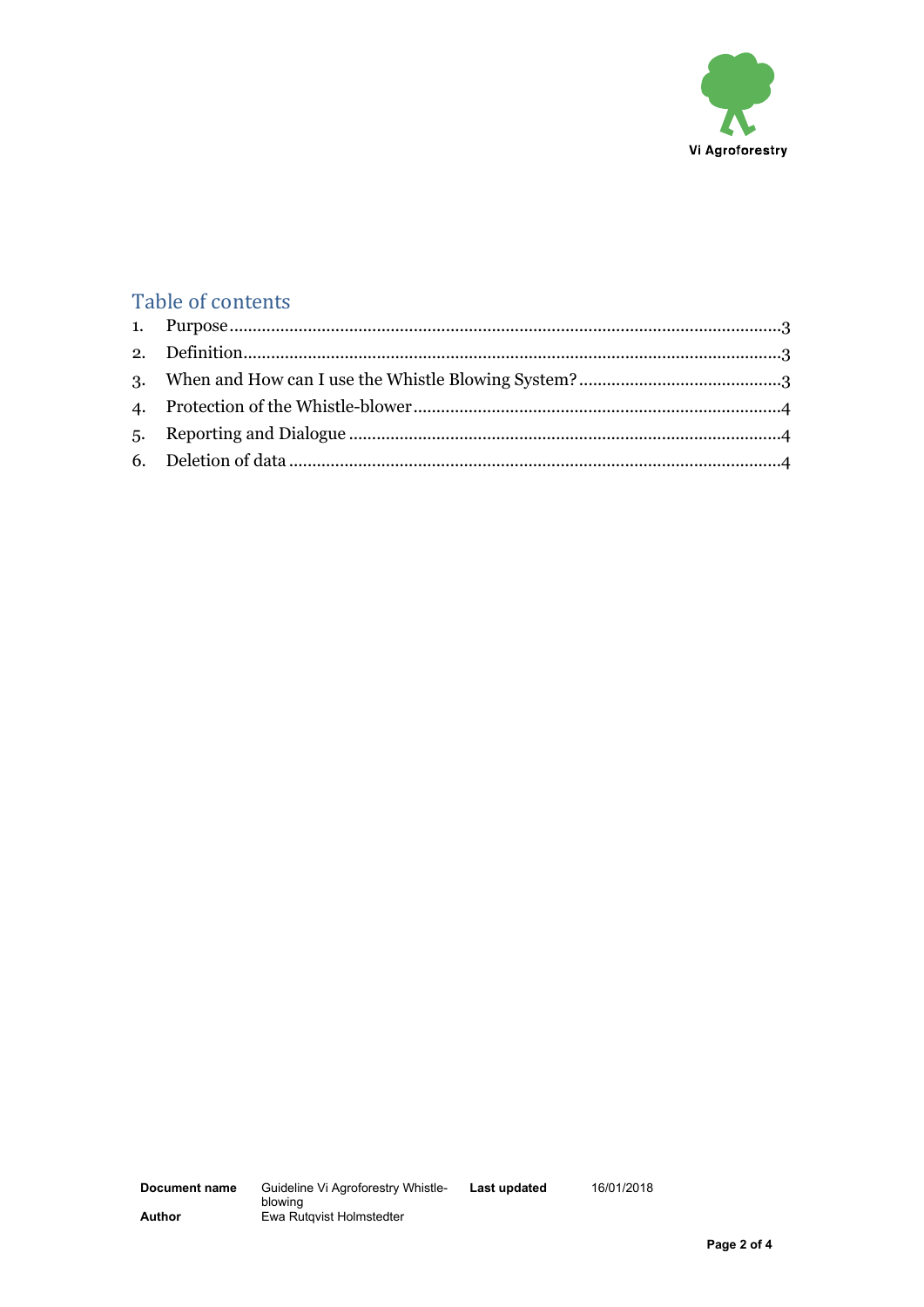

#### <span id="page-2-0"></span>**1. Purpose**

The purpose of this guideline is to describe the Vi Agroforestry Whistle Blowing System and encourage the public, colleagues and collaborators to report and communicate all suspected irregularities with full confidentiality.

The Whistle Blowing System is a channel to report deviations from our policies and guidelines. The service decreases the risk of anomalies and is a part of our strategy to improve Vi Agroforestry Anti-Corruption work.

The strategy, including the Whistle Blowing System, shows our commitment to be a trustworthy actor that takes responsibility to prevent and stop unethical behaviour and illegal actions.

# <span id="page-2-1"></span>**2. Definition**

A whistle-blower is a person who speaks up, often to mass media or control bodies, if they detect irregularity (which is illegal, unethical or inappropriate) in government, companies, or society in general. In particular, people are acting in the interest of the public by making their observation public. Even those who report anomalies to their managers in their own organization are counted as whistle-blowers.

#### <span id="page-2-2"></span>**3. When and How can I use the Whistle Blowing System?**

The Whistle Blowing System can be used when you suspect that our policies and/or ethical guidelines are not complied with, for example:

- Financial irregularities or corruption
- Safety risks at your place of work
- Harassment

**Open reporting:** Primarily, we encourage our employees to talk to their immediate manager or someone in the management team.

**Anonymous Reporting:** We respect those who want to make their report anonymously. Therefore, we provide a secure channel for anonymous reporting. The channel is provided by an external supplier, WhistleB.

How do I find the system: follow the link: <https://report.whistleb.com/weeffect>

How is the whistle-blowers anonymity protected?

*"The Whistle blowing system is completely disconnected from the employer's ITsystem and web services. WhistleB does not save IP addresses or information about the source of uploaded documents. Therefore, we can never investigate the identity of the whistleblower. All reports are highly encrypted and can only be decrypted by individuals chosen by the employer. WhistleB cannot decrypt and read reports." Gunilla Hadders, Founder, WhistleB*